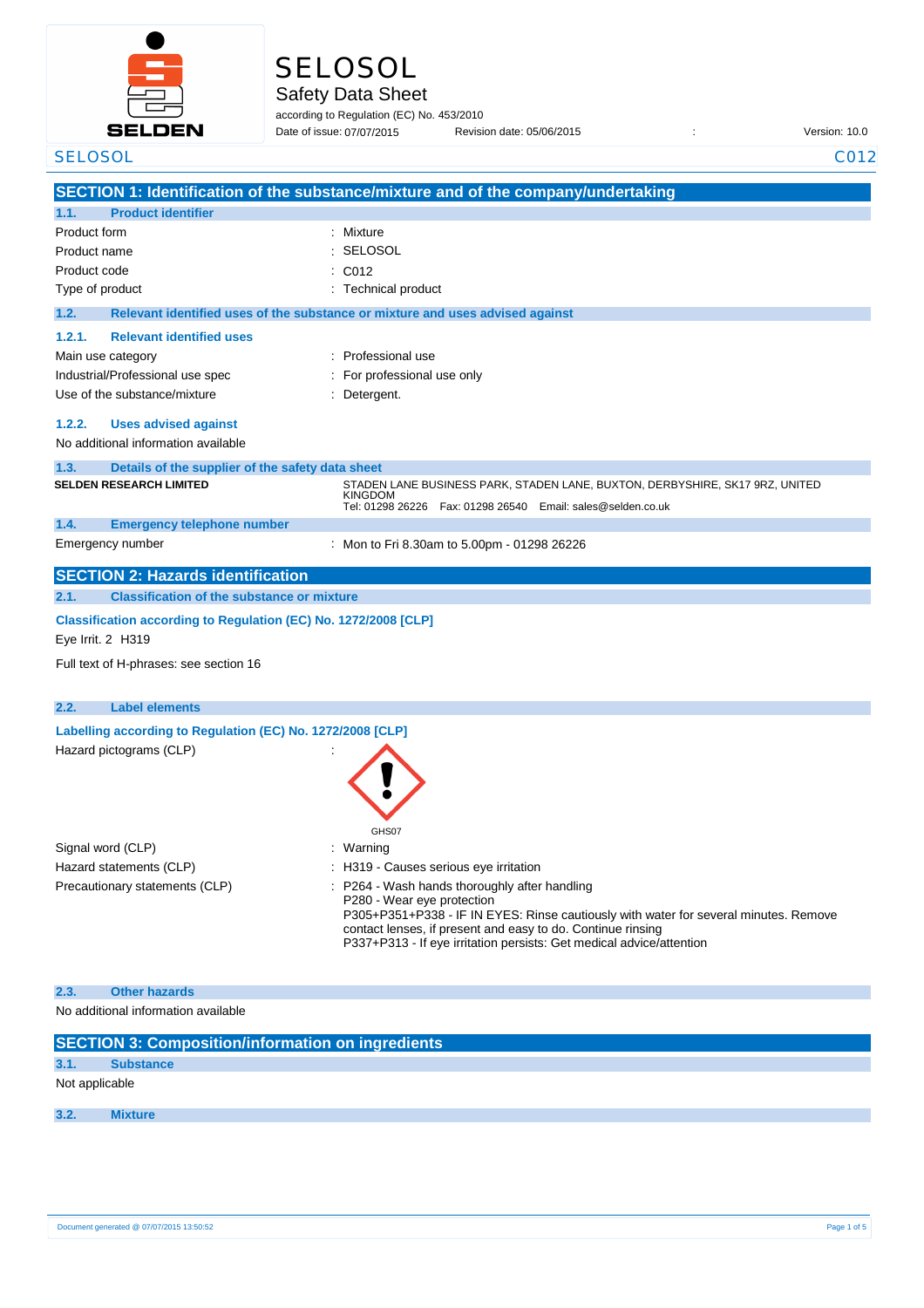# SELOSOL CO12

### Safety Data Sheet

according to Regulation (EC) No. 453/2010

| <b>Name</b>                                                             | <b>Product identifier</b> | $\frac{9}{6}$ | <b>Classification according to</b><br>Directive 67/548/EEC | <b>Classification according to</b><br><b>Regulation (EC) No.</b><br>1272/2008 [CLP] |
|-------------------------------------------------------------------------|---------------------------|---------------|------------------------------------------------------------|-------------------------------------------------------------------------------------|
| Oxirane, 2-methyl-, polymer with oxirane,<br>mono(2-propylheptyl) ether | (CAS No) Polymer DT03     | 1 - 5         | Xn; R22<br>Xi: R41                                         | Acute Tox. 4 (Oral), H302<br>Eye Dam. 1, H318                                       |

Full text of R- and H-phrases: see section 16

|                                                                       | <b>SECTION 4: First aid measures</b>                                                         |                                                                                                                                                                                               |
|-----------------------------------------------------------------------|----------------------------------------------------------------------------------------------|-----------------------------------------------------------------------------------------------------------------------------------------------------------------------------------------------|
| 4.1.                                                                  | <b>Description of first aid measures</b>                                                     |                                                                                                                                                                                               |
|                                                                       | First-aid measures general                                                                   | : Get medical advice/attention if you feel unwell.                                                                                                                                            |
|                                                                       | First-aid measures after inhalation                                                          | Remove person to fresh air and keep comfortable for breathing.                                                                                                                                |
|                                                                       | First-aid measures after skin contact                                                        | Wash with plenty of soap and water.                                                                                                                                                           |
|                                                                       | First-aid measures after eye contact                                                         | IF IN EYES: Rinse cautiously with water for several minutes. Remove contact lenses, if present<br>and easy to do. Continue rinsing. If eye irritation persists: Get medical advice/attention. |
|                                                                       | First-aid measures after ingestion                                                           | Give nothing or a little water to drink. Get medical advice/attention if you feel unwell.                                                                                                     |
| 4.2.                                                                  | Most important symptoms and effects, both acute and delayed                                  |                                                                                                                                                                                               |
|                                                                       | Symptoms/injuries after inhalation                                                           | May cause respiratory irritation.                                                                                                                                                             |
|                                                                       | Symptoms/injuries after skin contact                                                         | Repeated exposure may cause skin dryness or cracking.                                                                                                                                         |
|                                                                       | Symptoms/injuries after eye contact                                                          | Causes eye irritation.                                                                                                                                                                        |
|                                                                       | Symptoms/injuries after ingestion                                                            | May cause a light irritation of the linings of the mouth, throat, and gastrointestinal tract.                                                                                                 |
| 4.3.                                                                  |                                                                                              | Indication of any immediate medical attention and special treatment needed                                                                                                                    |
|                                                                       | Treat symptomatically.                                                                       |                                                                                                                                                                                               |
|                                                                       | <b>SECTION 5: Firefighting measures</b>                                                      |                                                                                                                                                                                               |
| 5.1.                                                                  | <b>Extinguishing media</b>                                                                   |                                                                                                                                                                                               |
|                                                                       | Suitable extinguishing media                                                                 | : Carbon dioxide. Dry powder. Foam.                                                                                                                                                           |
|                                                                       |                                                                                              |                                                                                                                                                                                               |
| 5.2.                                                                  | Special hazards arising from the substance or mixture<br>No additional information available |                                                                                                                                                                                               |
|                                                                       |                                                                                              |                                                                                                                                                                                               |
| 5.3.                                                                  | <b>Advice for firefighters</b>                                                               |                                                                                                                                                                                               |
|                                                                       | No additional information available                                                          |                                                                                                                                                                                               |
|                                                                       | <b>SECTION 6: Accidental release measures</b>                                                |                                                                                                                                                                                               |
| 6.1.                                                                  | Personal precautions, protective equipment and emergency procedures                          |                                                                                                                                                                                               |
| 6.1.1.                                                                | For non-emergency personnel                                                                  |                                                                                                                                                                                               |
|                                                                       | <b>Emergency procedures</b>                                                                  | : Evacuate unnecessary personnel.                                                                                                                                                             |
| 6.1.2.                                                                | For emergency responders                                                                     |                                                                                                                                                                                               |
|                                                                       | Protective equipment                                                                         | : Use personal protective equipment as required.                                                                                                                                              |
|                                                                       |                                                                                              |                                                                                                                                                                                               |
| 6.2.                                                                  | <b>Environmental precautions</b><br>Avoid release to the environment.                        |                                                                                                                                                                                               |
|                                                                       |                                                                                              |                                                                                                                                                                                               |
| 6.3.                                                                  | Methods and material for containment and cleaning up                                         |                                                                                                                                                                                               |
| For containment                                                       |                                                                                              | Collect spillage.                                                                                                                                                                             |
|                                                                       | Methods for cleaning up                                                                      | Soak up spills with inert solids, such as clay or diatomaceous earth as soon as possible.                                                                                                     |
| 6.4.                                                                  | <b>Reference to other sections</b>                                                           |                                                                                                                                                                                               |
|                                                                       |                                                                                              | For further information refer to section 8: "Exposure controls/personal protection". For further information refer to section 13.                                                             |
|                                                                       | <b>SECTION 7: Handling and storage</b>                                                       |                                                                                                                                                                                               |
| 7.1.                                                                  | <b>Precautions for safe handling</b>                                                         |                                                                                                                                                                                               |
|                                                                       | Precautions for safe handling                                                                | : Avoid contact with eyes.                                                                                                                                                                    |
|                                                                       | Hygiene measures                                                                             | Do not eat, drink or smoke when using this product.                                                                                                                                           |
| 7.2.                                                                  | Conditions for safe storage, including any incompatibilities                                 |                                                                                                                                                                                               |
|                                                                       | Technical measures                                                                           | Does not require any specific or particular technical measures.                                                                                                                               |
|                                                                       | Storage conditions                                                                           | Keep container closed when not in use.                                                                                                                                                        |
| Oxidizing agent. Strong acids. Strong bases.<br>Incompatible products |                                                                                              |                                                                                                                                                                                               |
|                                                                       | Special rules on packaging                                                                   | Keep only in original container.                                                                                                                                                              |
|                                                                       |                                                                                              |                                                                                                                                                                                               |
| 7.3.                                                                  | <b>Specific end use(s)</b>                                                                   |                                                                                                                                                                                               |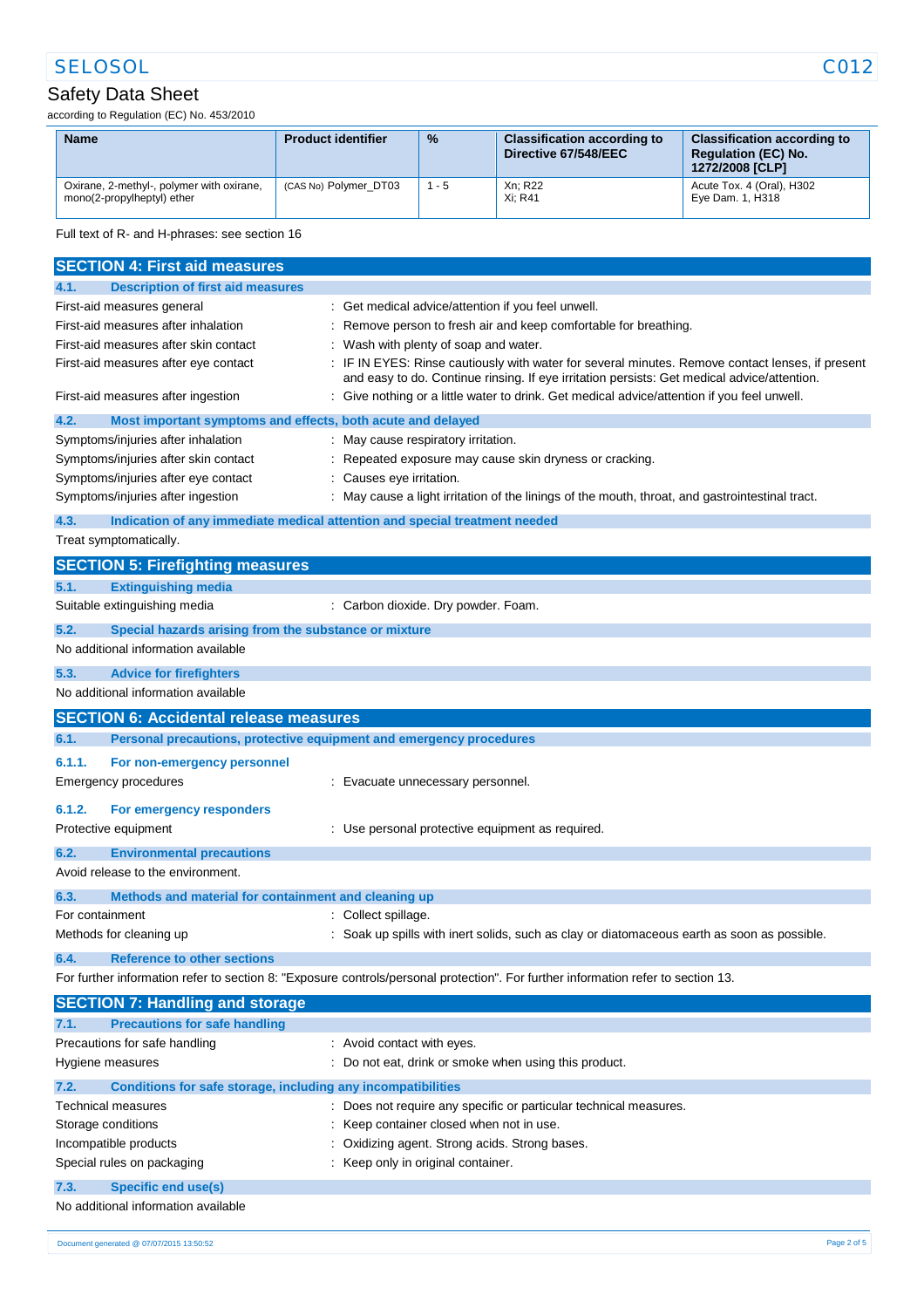# Safety Data Sheet

according to Regulation (EC) No. 453/2010

### **SECTION 8: Exposure controls/personal protection**

#### **8.1. Control parameters**

No additional information available

| 8.2.           | <b>Exposure controls</b>          |                                                        |
|----------------|-----------------------------------|--------------------------------------------------------|
|                | Materials for protective clothing | : Not required for normal conditions of use            |
|                | Hand protection                   | : In case of repeated or prolonged contact wear gloves |
| Eye protection |                                   | : Safety glasses                                       |
|                | Skin and body protection          | : Not required for normal conditions of use            |
|                | Respiratory protection            | : Not required for normal conditions of use            |
|                |                                   |                                                        |



| <b>SECTION 9: Physical and chemical properties</b>            |                   |
|---------------------------------------------------------------|-------------------|
| Information on basic physical and chemical properties<br>9.1. |                   |
| Physical state                                                | Liquid            |
| Appearance                                                    | Mobile liquid.    |
| Colour                                                        | Yellow.           |
| Odour                                                         | odourless.        |
| Odour threshold                                               | No data available |
| рH                                                            | 10.8              |
| Relative evaporation rate (butylacetate=1)                    | No data available |
| Melting point                                                 | No data available |
| Freezing point                                                | No data available |
| Boiling point                                                 | No data available |
| Flash point                                                   | No data available |
| Auto-ignition temperature                                     | No data available |
| Decomposition temperature                                     | No data available |
| Flammability (solid, gas)                                     | No data available |
| Vapour pressure                                               | No data available |
| Relative vapour density at 20 °C                              | No data available |
| Relative density                                              | 1                 |
| Solubility                                                    | No data available |
| Log Pow                                                       | No data available |
| Viscosity, kinematic                                          | No data available |
| Viscosity, dynamic                                            | No data available |
| Explosive properties                                          | No data available |
| Oxidising properties                                          | No data available |
| <b>Explosive limits</b>                                       | No data available |
|                                                               |                   |

#### **9.2. Other information**

No additional information available

|       | <b>SECTION 10: Stability and reactivity</b> |
|-------|---------------------------------------------|
| 10.1. | <b>Reactivity</b>                           |
|       | No additional information available         |
| 10.2. | <b>Chemical stability</b>                   |
|       | Stable under normal conditions.             |
| 10.3. | <b>Possibility of hazardous reactions</b>   |
|       | No additional information available         |
| 10.4. | <b>Conditions to avoid</b>                  |
|       | No additional information available         |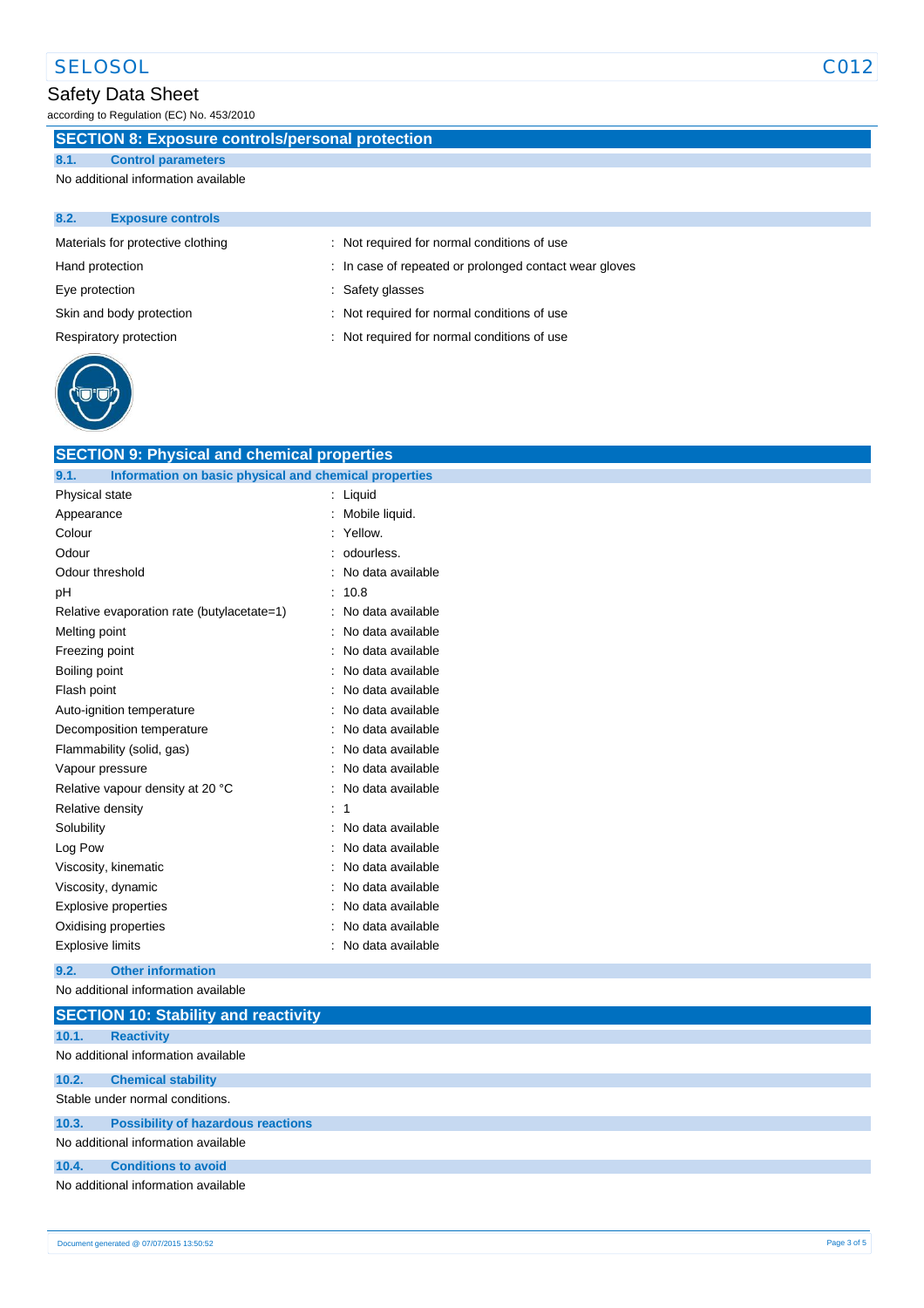# SELOSOL CO12

### Safety Data Sheet

according to Regulation (EC) No. 453/2010

### **10.5. Incompatible materials**

#### No additional information available

#### **10.6. Hazardous decomposition products**

No additional information available

| <b>SECTION 11: Toxicological information</b>          |                                              |  |
|-------------------------------------------------------|----------------------------------------------|--|
| Information on toxicological effects<br>11.1.         |                                              |  |
| Acute toxicity                                        | : Not classified                             |  |
| Skin corrosion/irritation                             | : Not classified<br>pH: 10.8                 |  |
| Serious eye damage/irritation                         | : Causes serious eye irritation.<br>pH: 10.8 |  |
| Respiratory or skin sensitisation                     | : Not classified                             |  |
| Germ cell mutagenicity                                | : Not classified                             |  |
| Carcinogenicity                                       | : Not classified                             |  |
| Reproductive toxicity                                 | : Not classified                             |  |
| Specific target organ toxicity (single exposure)      | : Not classified                             |  |
| Specific target organ toxicity (repeated<br>exposure) | : Not classified                             |  |
| Aspiration hazard                                     | : Not classified                             |  |

# **SECTION 12: Ecological information**

| 12.1.<br><b>Toxicity</b>                                                            |                   |
|-------------------------------------------------------------------------------------|-------------------|
| Oxirane, 2-methyl-, polymer with oxirane, mono(2-propylheptyl) ether (Polymer_DT03) |                   |
| LC50 fishes 1                                                                       | $> 10 - 100$ mg/l |
| EC50 Daphnia 1                                                                      | $> 10 - 100$ mg/l |
| ErC50 (other aquatic plants)                                                        | $> 10 - 100$ mg/l |
|                                                                                     |                   |
| 12.2.<br><b>Persistence and degradability</b>                                       |                   |
| No additional information available                                                 |                   |
| 12.3.<br><b>Bioaccumulative potential</b>                                           |                   |
| No additional information available                                                 |                   |
| 12.4.<br><b>Mobility in soil</b>                                                    |                   |
| No additional information available                                                 |                   |
| 12.5.<br><b>Results of PBT and vPvB assessment</b>                                  |                   |
| No additional information available                                                 |                   |
| <b>Other adverse effects</b><br>12.6.                                               |                   |
| No additional information available                                                 |                   |
| <b>SECTION 13: Disposal considerations</b>                                          |                   |
| <b>Waste treatment methods</b><br>13.1.                                             |                   |
| No additional information available                                                 |                   |
| <b>SECTION 14: Transport information</b>                                            |                   |
| In accordance with ADR / RID / IMDG / IATA / ADN                                    |                   |
| 14.1.<br><b>UN number</b>                                                           |                   |
| Not regulated for transport                                                         |                   |
| <b>UN proper shipping name</b><br>14.2.                                             |                   |
| Proper Shipping Name (ADR)                                                          | Not applicable    |
| Proper Shipping Name (IMDG)                                                         | Not applicable    |
| Proper Shipping Name (IATA)                                                         | Not applicable    |
| 14.3<br><b>Transport hazard classingly</b>                                          |                   |

#### **14.3. Transport hazard class(es)**

- **ADR**
- Transport hazard class(es) (ADR) : Not applicable

**IMDG**